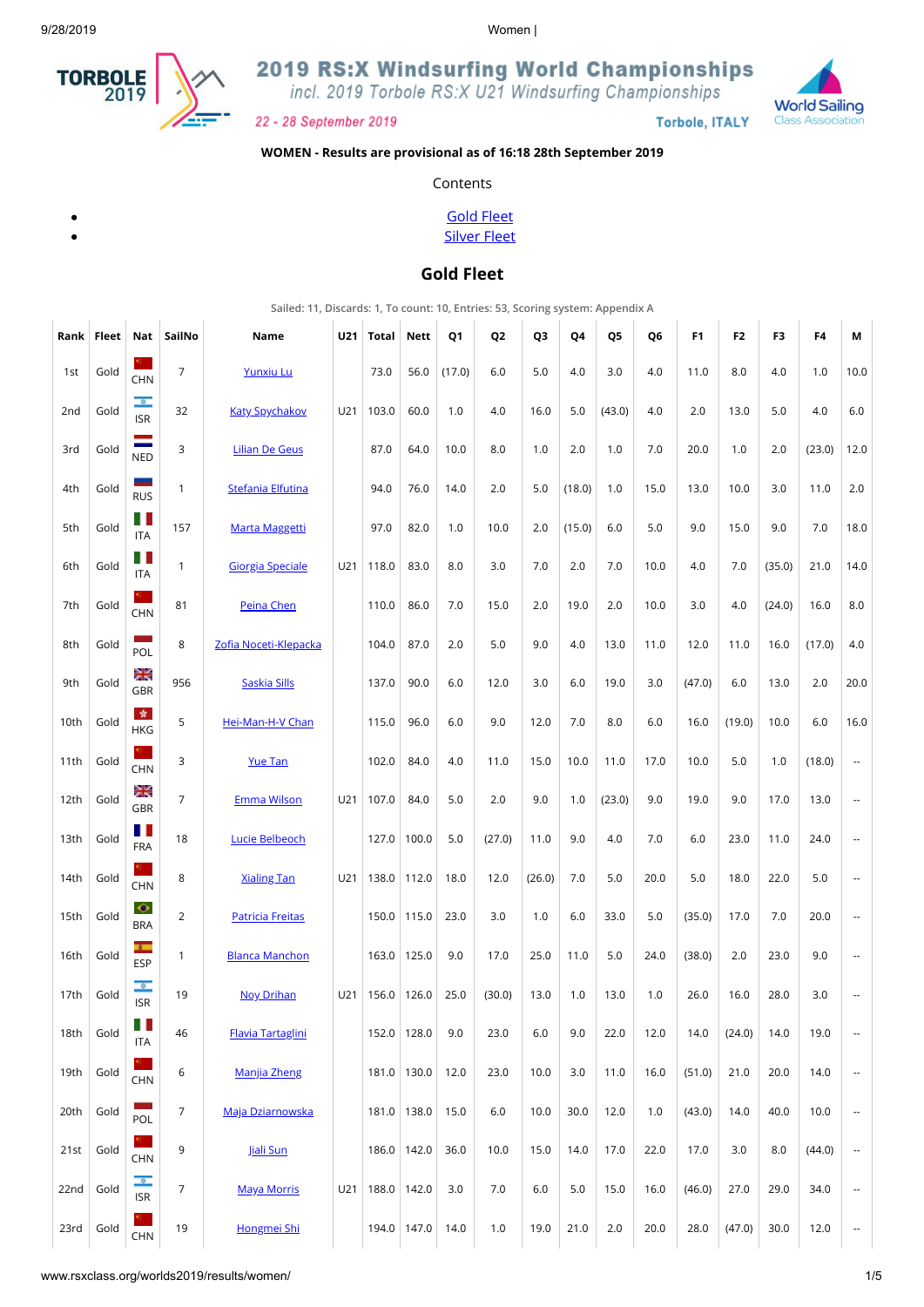| 9/28/2019 |       |                                      |              |                                             |            |             |                  |        | Women          |      |      |                |                |                      |                        |                      |                      |                          |
|-----------|-------|--------------------------------------|--------------|---------------------------------------------|------------|-------------|------------------|--------|----------------|------|------|----------------|----------------|----------------------|------------------------|----------------------|----------------------|--------------------------|
| Rank      | Fleet | Nat                                  | SailNo       | Name                                        | <b>U21</b> | Total       | Nett             | Q1     | Q <sub>2</sub> | Q3   | Q4   | Q <sub>5</sub> | Q6             | F <sub>1</sub>       | F <sub>2</sub>         | F3                   | F4                   | М                        |
| 24th      | Gold  | ┽═<br><b>DEN</b>                     | 321          | Lorke Buhl-Hansen                           |            | 204.0       | 158.0            | 3.0    | 22.0           | 4.0  | 12.0 | 36.0           | 8.0            | 7.0                  | (46.0)                 | 21.0                 | 45.0                 | $\qquad \qquad \cdots$   |
| 25th      | Gold  | 女<br><b>HKG</b>                      | 4            | <b>Wai-Yan Ngai</b>                         |            | 202.0       | 159.0            | 19.0   | 11.0           | 22.0 | 12.0 | 12.0           | 9.0            | 27.0                 | 32.0                   | 15.0                 | (43.0)               | $\sim$                   |
| 26th      | Gold  | ┶<br><b>FIN</b>                      | $\mathbf{1}$ | <b>Tuuli Petaja-Siren</b>                   |            | 215.0       | 161.0            | 11.0   | 1.0            | 17.0 | 11.0 | 30.0           | 13.0           | 21.0                 | 25.0                   | 32.0                 | (BFD<br>[54.0]       |                          |
| 27th      | Gold  | <b>B</b><br>PER                      | 50           | Maria-Belen Bazo                            |            | 207.0       | 166.0            | 19.0   | 5.0            | 7.0  | 8.0  | 24.0           | 12.0           | (41.0)               | 41.0                   | 12.0                 | 38.0                 |                          |
| 28th      | Gold  | <b>EST</b>                           | 1            | <b>Ingrid Puusta</b>                        |            | 205.0       | 168.0            | 8.0    | 21.0           | 4.0  | 34.0 | 31.0           | 14.0           | 1.0                  | 20.0                   | (37.0)               | 35.0                 |                          |
| 29th      | Gold  | $\bullet$<br><b>ISR</b>              | 5            | <b>Noga Geller</b>                          |            | 215.0       | 173.0            | 22.0   | 25.0           | 14.0 | 8.0  | 15.0           | 18.0           | 22.0                 | 31.0                   | 18.0                 | (42.0)               |                          |
| 30th      | Gold  | <b>IPN</b>                           | 35           | Megumi Iseda                                |            | 225.0       | 185.0            | 23.0   | 20.0           | 27.0 | 17.0 | 23.0           | 25.0           | 15.0                 | (40.0)                 | 27.0                 | 8.0                  | $\overline{\phantom{a}}$ |
| 31st      | Gold  | $\circ$<br><b>ISR</b>                | $\mathbf{1}$ | Shai Blank                                  |            | 236.0       | 186.0            | 13.0   | 39.0           | 3.0  | 3.0  | 18.0           | 14.0           | 18.0                 | 29.0                   | (50.0)               | 49.0                 | $\overline{\phantom{a}}$ |
| 32nd      | Gold  | Ш<br><b>ITA</b>                      | 11           | <b>Laura Linares</b>                        |            | 241.0       | 187.0            | 4.0    | 18.0           | 19.0 | 24.0 | 10.0           | 15.0           | 36.0                 | 42.0                   | 19.0                 | (BFD<br>[54.0]       |                          |
| 33rd      | Gold  | Ж<br>GBR                             | 400          | <b>Alysia Gibson</b>                        | U21        | 250.0       | 203.0            | 24.0   | 30.0           | 26.0 | 14.0 | 3.0            | 28.0           | 44.0                 | 28.0                   | 6.0                  | (47.0)               | $\overline{\phantom{a}}$ |
| 34th      | Gold  | 青<br><b>HKG</b>                      | 3            | Ma-Kwan-Ching Ma                            |            | 245.0       | 206.0            | 11.0   | 14.0           | 30.0 | 13.0 | 20.0           | 19.0           | 33.0                 | 33.0                   | (39.0)               | 33.0                 |                          |
| 35th      | Gold  | ٠<br>JPN                             | 470          | Yuki Sunaga                                 |            | 250.0       | 207.0            | 10.0   | 26.0           | 16.0 | 10.0 | 37.0           | 17.0           | 25.0                 | 34.0                   | (43.0)               | 32.0                 | $\overline{a}$           |
| 36th      | Gold  | $\mathbf{C}^{\star}$ .<br><b>TUR</b> | 191          | Dilara Uralp                                |            | 257.0       | 211.0            | 21.0   | 16.0           | 21.0 | 25.0 | (46.0)         | 31.0           | 32.0                 | 12.0                   | 25.0                 | 28.0                 | $\overline{a}$           |
| 37th      | Gold  | H.<br><b>ITA</b>                     | 82           | Veronica Fanciulli                          |            |             | 252.0 216.0      | 22.0   | 17.0           | 29.0 | 27.0 | 17.0           | 21.0           | 24.0                 | 30.0                   | (36.0)               | 29.0                 |                          |
| 38th      | Gold  | Ш<br><b>FRA</b>                      | 812          | <b>Manon Pianazza</b>                       | U21        | 273.0 219.0 |                  | 7.0    | 24.0           | 22.0 | 26.0 | 16.0           | 29.0           | (UFD<br>[54.0]       | 35.0                   | 38.0                 | 22.0                 |                          |
| 39th      | Gold  | POL                                  | 21           | <b>Malgorzata Bialecka</b>                  |            | 274.0       | 220.0            | 12.0   | 14.0           | 8.0  | 30.0 | 9.0            | (UFD<br>[54.0] | 29.0                 | 48.0                   | 45.0                 | 25.0                 | $\overline{\phantom{a}}$ |
| 40th      | Gold  | . .<br><b>FRA</b>                    | 24           | <b>Berenice Mege</b>                        |            |             | 264.0 221.0 20.0 |        | 20.0           | 11.0 | 27.0 | 30.0           | 23.0           | 30.0                 | (43.0)                 | 33.0                 | 27.0                 |                          |
| 41st      | Gold  | -<br><b>RUS</b>                      | 30           | Anna Khvorikova                             |            | 265.0       | 223.0            | 27.0   | 26.0           | 35.0 | 16.0 | 21.0           | 6.0            | 40.0                 | 37.0                   | (42.0)               | 15.0                 |                          |
| 42nd      | Gold  | $\bullet$<br><b>ISR</b>              | 26           | Yarden Isaak                                | U21        | 285.0       | 234.0            | 13.0   | 16.0           | 32.0 | 39.0 | 9.0            | 44.0           | 8.0                  | (51.0)                 | 47.0                 | 26.0                 | $\overline{\phantom{a}}$ |
| 43rd      | Gold  | Ш<br><b>FRA</b>                      | 800          | Delphine Jariel                             |            |             | 284.0 235.0      | 2.0    | 15.0           | 28.0 | 42.0 | 32.0           | 11.0           | 39.0                 | 36.0                   | (49.0)               | 30.0                 | $\overline{\phantom{a}}$ |
| 44th      | Gold  | <b>P</b><br><b>MEX</b>               | 28           | <b>Mariana Aguilar</b>                      | U21        | 282.0       | 237.0            | 21.0   | 18.0           | 34.0 | 19.0 | 10.0           | 38.0           | (45.0)               | 26.0                   | 34.0                 | 37.0                 | $\overline{\phantom{a}}$ |
| 45th      | Gold  | H<br><b>FRA</b>                      | 57           | <b>Helene Noesmoen</b>                      | U21        | 284.0       | 239.0            | (45.0) | 32.0           | 34.0 | 36.0 | 14.0           | 2.0            | 34.0                 | 22.0                   | 26.0                 | 39.0                 | $\overline{\phantom{a}}$ |
| 46th      | Gold  | POL                                  | 303          | <b>Karolina Lipinska</b>                    |            | 282.0       | 243.0            | 26.0   | 7.0            | 14.0 | 31.0 | (39.0)         | 23.0           | 37.0                 | 38.0                   | 31.0                 | 36.0                 | $\qquad \qquad \cdots$   |
| 47th      | Gold  | $\overline{a}$<br><b>ESP</b>         | 12           | <b>Pilar Lamadrid Trueba</b>                |            | 298.0       | 244.0            | 18.0   | 22.0           | 13.0 | 15.0 | 44.0           | 3.0            | 31.0                 | 50.0                   | 48.0                 | (BFD<br>[54.0]       | $\overline{\phantom{a}}$ |
| 48th      | Gold  | ٠<br>JPN                             | 1113         | Rina Nijjima                                | U21        | 306.0       | 254.0            | 28.0   | 25.0           | 25.0 | 29.0 | 6.0            | 25.0           | 23.0                 | (52.0)                 | 52.0                 | 41.0                 | $\overline{\phantom{a}}$ |
| 49th      | Gold  | $\bullet$<br><b>BRA</b>              | 49           | <b>Bruna Martinelli</b><br>Cesorio De Mello |            | 308.0       | 264.0            | 33.0   | 13.0           | 8.0  | 26.0 | 29.0           | 34.0           | 42.0                 | 39.0                   | (44.0)               | 40.0                 | $\overline{\phantom{a}}$ |
| 50th      | Gold  | POL                                  | 9            | <b>Agnieszka Bilska</b>                     |            | 331.0       | 277.0            | 43.0   | (UFD<br>[54.0] | 20.0 | 13.0 | 7.0            | 19.0           | 49.0                 | 44.0                   | 51.0                 | 31.0                 | $\overline{\phantom{a}}$ |
| 51st      | Gold  | Ξ<br><b>HUN</b>                      | 11           | Sara Cholnoky                               |            | 338.0       | 288.0            | 28.0   | 8.0            | 24.0 | 34.0 | 38.0           | 18.0           | (50.0)               | 49.0                   | 41.0                 | 48.0                 | $\overline{\phantom{a}}$ |
| 52nd      | Gold  | ٠<br>JPN                             | 72           | Megumi Komine                               |            | 346.0       | 298.0            | 42.0   | 21.0           | 23.0 | 22.0 | 24.0           | 29.0           | (48.0)               | 45.0                   | 46.0                 | 46.0                 |                          |
| 53rd      | Gold  | XK<br>GBR                            | 94           | <b>Bryony Shaw</b>                          |            | 390.0       | 336.0            | 15.0   | 4.0            | 33.0 | 28.0 | 40.0           | (DSQ<br>[54.0] | <b>DNC</b><br>[54.0] | <b>DNC</b><br>$[54.0]$ | <b>DNC</b><br>[54.0] | <b>DNC</b><br>[54.0] | $\sim$                   |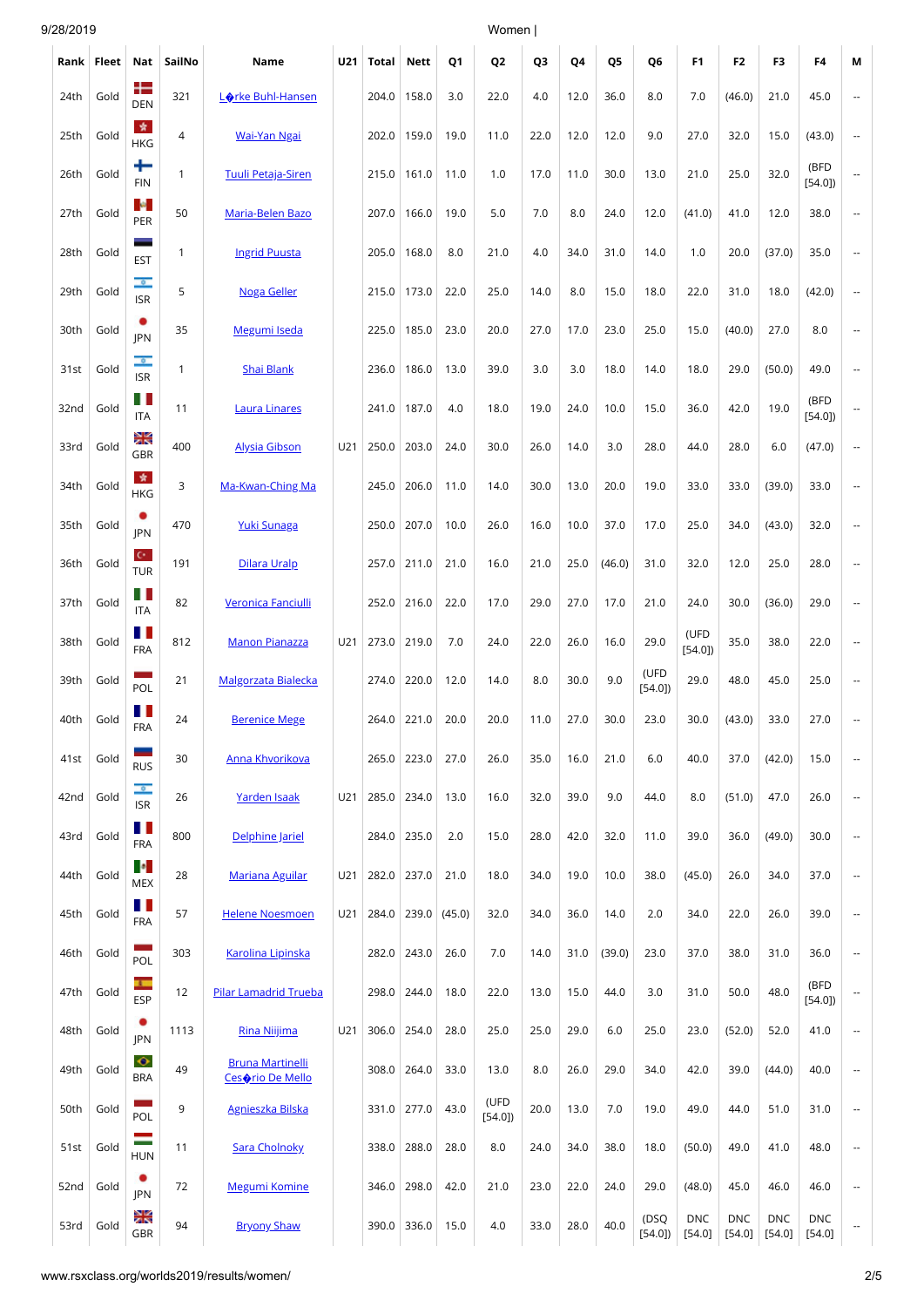### <span id="page-2-0"></span>9/28/2019 Women |

# **Silver Fleet**

|  |  | Sailed: 9, Discards: 1, To count: 8, Entries: 53, Scoring system: Appendix A |
|--|--|------------------------------------------------------------------------------|
|--|--|------------------------------------------------------------------------------|

| Rank | Fleet  | Nat                       | SailNo         | Name                               | U21 | Total             | <b>Nett</b> | Q1     | Q <sub>2</sub> | Q3     | Q4     | Q5     | Q6                 | F <sub>1</sub> | F <sub>2</sub> | F3     |
|------|--------|---------------------------|----------------|------------------------------------|-----|-------------------|-------------|--------|----------------|--------|--------|--------|--------------------|----------------|----------------|--------|
| 54th | Silver | ٠<br><b>IPN</b>           | 94             | Fujiko Onishi                      |     | 172.0             | 137.0       | 29.0   | (35.0)         | 23.0   | 16.0   | 28.0   | 30.0               | 3.0            | 7.0            | 1.0    |
| 55th | Silver | $\equiv$<br><b>NED</b>    | 33             | <b>Sara Wennekes</b>               |     | 178.0             | 140.0       | (38.0) | 31.0           | 17.0   | 18.0   | 27.0   | 30.0               | 1.0            | 3.0            | 13.0   |
| 56th | Silver | <u>e se</u><br><b>USA</b> | $\mathbf{1}$   | <b>Farrah Hall</b>                 |     |                   | 197.0 154.0 | 37.0   | (43.0)         | 12.0   | 40.0   | 16.0   | 26.0               | 5.0            | 8.0            | 10.0   |
| 57th | Silver | ≡<br>THA                  | 57             | Siripon Kaewduang-<br><b>Ngam</b>  |     | 203.0             | 160.0       | 17.0   | 28.0           | 33.0   | 20.0   | 26.0   | (43.0)             | 32.0           | 1.0            | 3.0    |
| 58th | Silver | ж.<br><b>NZL</b>          | 48             | <b>Veerle Ten Have</b>             | U21 | 211.0             | 160.0       | 36.0   | 28.0           | 31.0   | (51.0) | 4.0    | 22.0               | 9.0            | 6.0            | 24.0   |
| 59th | Silver | ⋐<br>GRE                  | 3              | <b>Gelly Skarlatou</b>             |     | 206.0             | 166.0       | (40.0) | 31.0           | 37.0   | 20.0   | 27.0   | 32.0               | 7.0            | 10.0           | 2.0    |
| 60th | Silver | g<br><b>CYP</b>           | $\mathbf{1}$   | Natasa Lappa                       | U21 | 207.0             | 170.0       | 25.0   | (37.0)         | 20.0   | 33.0   | 29.0   | 21.0               | 12.0           | 18.0           | 12.0   |
| 61st | Silver | ÷.<br>ARG                 | 36             | Maria Tejerina<br>Mackern          |     | 205.0             | 173.0       | 26.0   | (32.0)         | 29.0   | 24.0   | 31.0   | 28.0               | 4.0            | 25.0           | 6.0    |
| 62nd | Silver | ÷<br>CRO                  | 991            | Palma Cargo                        | U21 | 213.0             | 174.0       | 24.0   | 13.0           | 28.0   | 29.0   | (39.0) | 37.0               | 14.0           | 2.0            | 27.0   |
| 63rd | Silver | <b>CHN</b>                | 11             | <b>Peiling Chen</b>                |     | 226.0             | 186.0       | 20.0   | 29.0           | 30.0   | 23.0   | 22.0   | 35.0               | (40.0)         | 22.0           | 5.0    |
| 64th | Silver | C.<br>SGP                 | $\mathbf{1}$   | <b>Amanda Ng</b>                   |     | 225.6             | 186.6       | 30.0   | 24.0           | (39.0) | 31.0   | 14.0   | RDGaQ1-6<br>[27.6] | 18.0           | 9.0            | 33.0   |
| 65th | Silver | <b>P</b><br><b>MEX</b>    | 9              | Demita Vega De Lille               |     |                   | 235.0 195.0 | 16.0   | 34.0           | 18.0   | 23.0   | 34.0   | 32.0               | 25.0           | 13.0           | (40.0) |
| 66th | Silver | s.<br><b>BLR</b>          | 784            | Julia Matveenko                    | U21 | 237.0             | 195.0       | 27.0   | 41.0           | (42.0) | 32.0   | 8.0    | 38.0               | 2.0            | 5.0            | 42.0   |
| 67th | Silver | <b>UKR</b>                | $\overline{7}$ | <b>Anastasiya Valkevich</b>        |     | 248.0             | 198.0       | (50.0) | 44.0           | 44.0   | 32.0   | 44.0   | 8.0                | 6.0            | 4.0            | 16.0   |
| 68th | Silver | <b>CHN</b>                | 5              | <b>Xiaoshan Chen</b>               | U21 | 236.0             | 199.0       | 34.0   | 19.0           | 27.0   | 35.0   | 26.0   | 26.0               | 28.0           | (37.0)         | 4.0    |
| 69th | Silver | <b>CHN</b>                | 71             | <b>Xiaoyan Li</b>                  |     | 246.0             | 203.0       | 30.0   | 9.0            | (43.0) | 33.0   | 19.0   | 36.0               | 33.0           | 17.0           | 26.0   |
| 70th | Silver | JPN                       | $\overline{2}$ | <b>Momoka Hara</b>                 |     | 254.0             | 207.0       | 38.0   | 35.0           | 36.0   | (47.0) | 28.0   | 27.0               | 8.0            | 14.0           | 21.0   |
| 71st | Silver | H<br><b>FRA</b>           | 31             | <b>Lola Sorin</b>                  | U21 |                   | 259.0 213.0 | 39.0   | (46.0)         | 42.0   | 21.0   | 18.0   | 40.0               | 31.0           | 11.0           | 11.0   |
| 72nd | Silver | $\bullet$<br><b>BRA</b>   | 16             | Giovanna Prada                     |     | $U21$ 263.0 218.0 |             | 37.0   | 40.0           | 24.0   | 28.0   | 21.0   | (45.0)             | 11.0           | 23.0           | 34.0   |
| 73rd | Silver | XX<br>GBR                 | 529            | <b>Islay Watson</b>                | U21 |                   | 268.0 219.0 | 34.0   | 33.0           | 32.0   | 36.0   | (49.0) | 2.0                | 15.0           | 19.0           | 48.0   |
| 74th | Silver | <b>P</b><br>MEX           | 68             | <b>Cristina Ortiz Vivas</b>        |     | 275.0             | 229.0       | 35.0   | 36.0           | (46.0) | 22.0   | 25.0   | 40.0               | 21.0           | 31.0           | 19.0   |
| 75th | Silver | a a<br>POL                | 134            | Weronika Marciniak                 | U21 | 274.0             | 231.0       | 33.0   | 19.0           | 41.0   | 25.0   | 41.0   | (43.0)             | 13.0           | 34.0           | 25.0   |
| 76th | Silver | $\bullet$<br><b>ISR</b>   | 83             | Naama Gazit                        | U21 | 281.0 237.0       |             | 42.0   | 29.0           | 36.0   | (44.0) | 20.0   | 33.0               | 42.0           | 15.0           | 20.0   |
| 77th | Silver | ≝<br>GRE                  | 366            | <b>Aikaterini Divari</b>           | U21 | 279.0             | 238.0       | 40.0   | 40.0           | 38.0   | 17.0   | (41.0) | 35.0               | 17.0           | 12.0           | 39.0   |
| 78th | Silver | H.<br><b>FRA</b>          | 333            | <b>Thais Royer De</b><br>Vericourt |     | $U21$ 288.0       | 238.0       | 43.0   | (50.0)         | 18.0   | 45.0   | 34.0   | 13.0               | 27.0           | 21.0           | 37.0   |
| 79th | Silver | $\bullet$<br><b>ISR</b>   | 23             | <b>Maya Nadler</b>                 | U21 | 290.0             | 247.0       | 35.0   | 27.0           | 21.0   | (43.0) | 40.0   | 36.0               | 22.0           | 43.0           | 23.0   |
| 80th | Silver | a s<br>POL                | 313            | Lidia Sulikowska                   | U21 | 297.0             | 255.0       | 41.0   | (42.0)         | 41.0   | 39.0   | 37.0   | 31.0               | 16.0           | 20.0           | 30.0   |
| 81st | Silver | Ж<br>GBR                  | 303            | <b>Mollie Densley Robins</b>       | U21 | 304.0             | 256.0       | 29.0   | 38.0           | 40.0   | 38.0   | (48.0) | 33.0               | 20.0           | 36.0           | 22.0   |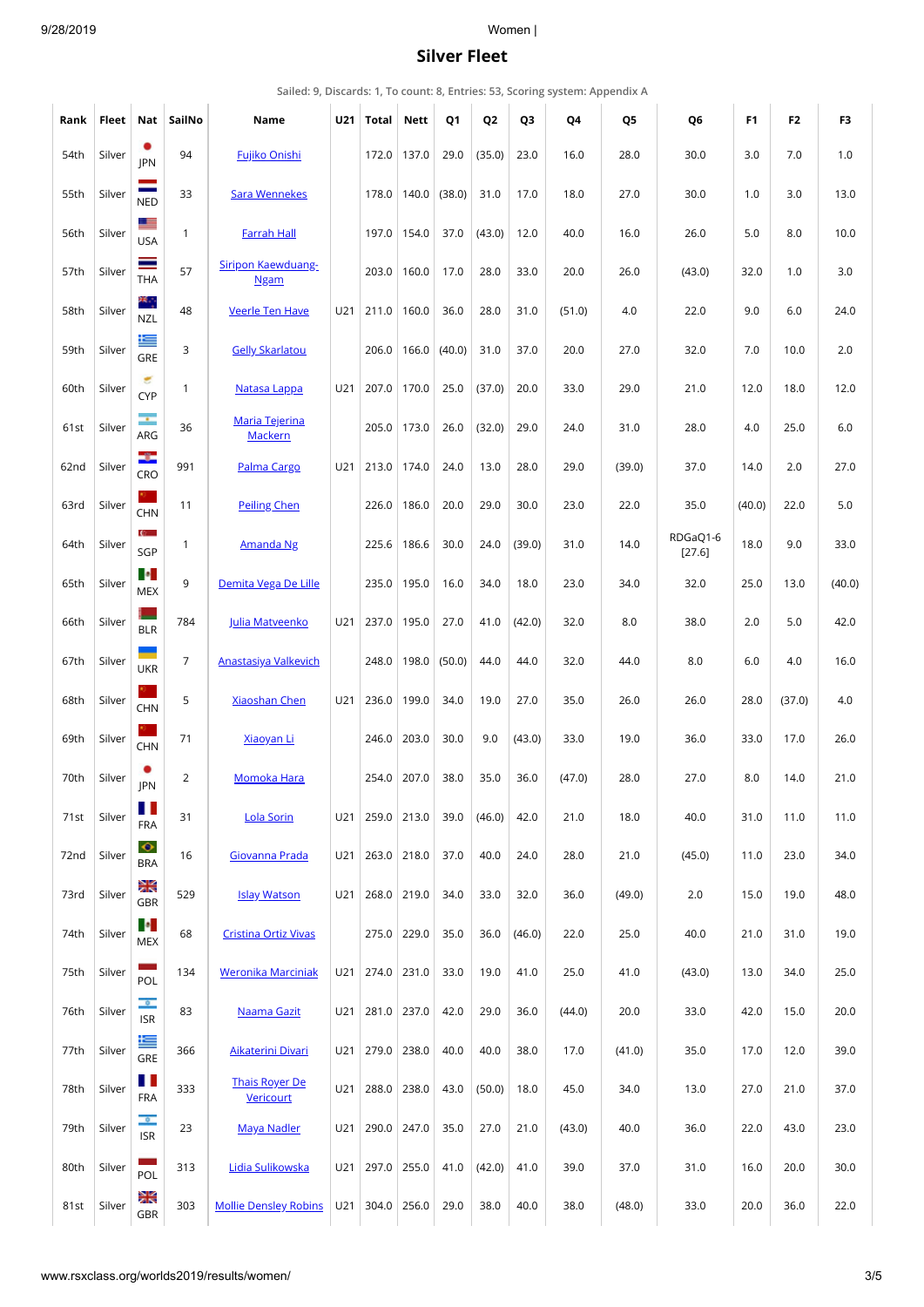| 9/28/2019 |        |                                    |                |                                         |     |       |                          |                | Women          |        |                |                      |                |                |                      |                |
|-----------|--------|------------------------------------|----------------|-----------------------------------------|-----|-------|--------------------------|----------------|----------------|--------|----------------|----------------------|----------------|----------------|----------------------|----------------|
| Rank      | Fleet  | Nat                                | SailNo         | Name                                    | U21 | Total | <b>Nett</b>              | Q1             | Q <sub>2</sub> | Q3     | Q4             | Q5                   | Q <sub>6</sub> | F <sub>1</sub> | F <sub>2</sub>       | F <sub>3</sub> |
| 82nd      | Silver | $\bullet$<br>MAS                   | 56             | <b>Cheow-Lin Geh</b>                    |     | 307.0 | 260.0                    | 39.0           | 33.0           | (47.0) | 38.0           | 25.0                 | 46.0           | 39.0           | 33.0                 | 7.0            |
| 83rd      | Silver | ٠<br><b>IPN</b>                    | 32             | Kazami Matsuura                         | U21 | 316.0 | 267.0                    | 16.0           | 38.0           | 40.0   | 35.0           | (49.0)               | 42.0           | 26.0           | 35.0                 | 35.0           |
| 84th      | Silver | Ш<br><b>FRA</b>                    | 80             | Elisa Jariel                            | U21 | 320.0 | 271.0                    | 32.0           | 48.0           | (49.0) | 43.0           | 32.0                 | 47.0           | 38.0           | 16.0                 | 15.0           |
| 85th      | Silver | Ж<br>GBR                           | 526            | <b>Erin Watson</b>                      | U21 | 320.0 | 272.0                    | 31.0           | 46.0           | 45.0   | 40.0           | 35.0                 | 47.0           | 10.0           | (48.0)               | 18.0           |
| 86th      | Silver | Ш<br><b>FRA</b>                    | 357            | <b>Ambar Papazian</b>                   | U21 | 315.0 | 273.0                    | 32.0           | (42.0)         | 31.0   | 37.0           | 38.0                 | 41.0           | 36.0           | 30.0                 | 28.0           |
| 87th      | Silver | H I<br><b>FRA</b>                  | 833            | <b>Rachel Chapot</b>                    |     | 332.0 | 278.0                    | 48.0           | 34.0           | 35.0   | 41.0           | (UFD<br>[54.0]       | 27.0           | 19.0           | 45.0                 | 29.0           |
| 88th      | Silver | $\overline{\phantom{a}}$<br>CZE    | 89             | <b>Katerina Svikova</b>                 | U21 | 326.0 | 282.0                    | 31.0           | 41.0           | 38.0   | 37.0           | 36.0                 | 34.0           | 34.0           | (44.0)               | 31.0           |
| 89th      | Silver | <b>A</b><br><b>ESP</b>             | $\overline{2}$ | <b>Blanca Carracedo</b><br><b>Serra</b> |     | 336.0 | 285.0                    | 45.0           | 44.0           | 39.0   | 50.0           | (51.0)               | 42.0           | 23.0           | 28.0                 | 14.0           |
| 90th      | Silver | 트<br><b>USA</b>                    | 4              | <b>Carolina Mendelblatt</b>             |     | 339.0 | 294.0                    | 44.0           | 39.0           | 44.0   | (45.0)         | 45.0                 | 24.0           | 30.0           | 27.0                 | 41.0           |
| 91st      | Silver | -<br><b>RUS</b>                    | 13             | Yana Reznikova                          | U21 | 345.0 | 294.0                    | (51.0)         | 45.0           | 37.0   | 49.0           | 51.0                 | 37.0           | 41.0           | 26.0                 | 8.0            |
| 92nd      | Silver | POR                                | 16             | <b>Margarida Morais</b>                 |     | 363.0 | 312.0                    | 46.0           | 36.0           | 46.0   | 44.0           | 33.0                 | 46.0           | 29.0           | 32.0                 | (51.0)         |
| 93rd      | Silver | <b>P</b><br>CAN                    | 24             | <b>Olivia Mew</b>                       |     | 367.0 | 316.0                    | (51.0)         | 47.0           | 43.0   | 49.0           | 45.0                 | 41.0           | 35.0           | 47.0                 | 9.0            |
| 94th      | Silver | $\overline{\phantom{a}}$<br>CZE    | 6              | Jana Slivova                            |     | 376.0 | 322.0                    | 47.0           | 47.0           | 48.0   | 46.0           | 42.0                 | 39.0           | 24.0           | 29.0                 | (UFD<br>[54.0] |
| 95th      | Silver | Y<br>PHI                           | 16             | Charizzanne-Jewel<br><b>Napa</b>        | U21 | 379.0 | 331.0                    | 41.0           | 45.0           | 47.0   | 47.0           | 46.0                 | (48.0)         | 43.0           | 24.0                 | 38.0           |
| 96th      | Silver | ПT<br>ITA                          | 125            | Sofia Renna                             | U21 | 383.0 | 333.0                    | 47.0           | 43.0           | 48.0   | 42.0           | 35.0                 | (50.0)         | 48.0           | 38.0                 | 32.0           |
| 97th      | Silver | р.<br><b>BLR</b>                   | 713            | Jana Lomats                             | U21 | 389.0 | 339.0                    | (50.0)         | 49.0           | 50.0   | 46.0           | 43.0                 | 49.0           | 45.0           | 40.0                 | 17.0           |
| 98th      | Silver | ٠<br><b>FIN</b>                    | 56             | Aleksandra Blinnikka                    |     |       | 401.0 352.0              | 48.0           | 37.0           | (49.0) | 48.0           | 47.0                 | 44.0           | 44.0           | 39.0                 | 45.0           |
| 99th      | Silver | $\mathbf{C}^{\star}$<br><b>TUR</b> | 1202           | <b>Eda Yavuz</b>                        | U21 |       | 413.0 362.0              | 44.0           | 48.0           | 45.0   | 48.0           | 50.0                 | (51.0)         | 37.0           | 46.0                 | 44.0           |
| 100th     | Silver | 隼<br>GRE                           | 21             | <b>Ioanna Sirtis</b>                    |     |       | 427.0 375.0              | 46.0           | (52.0)         | 52.0   | 52.0           | 42.0                 | 52.0           | 46.0           | 42.0                 | 43.0           |
| 101st     | Silver | H.<br><b>ITA</b>                   | 55             | <b>Marta Monge</b>                      | U21 | 429.0 | 376.0                    | 49.0           | 51.0           | (53.0) | 41.0           | 47.0                 | 52.0           | 51.0           | 49.0                 | 36.0           |
| 102nd     | Silver | H.<br>ITA                          | 12             | Veronica Leoni                          | U21 | 439.0 |                          | $387.0$ (52.0) | 51.0           | 51.0   | 52.0           | 48.0                 | 48.0           | 49.0           | 41.0                 | 47.0           |
| 103rd     | Silver | Ж<br>GBR                           | 31             | Josephine Spencer                       | U21 | 441.0 | 389.0                    | 49.0           | 49.0           | 50.0   | 50.0           | (52.0)               | 45.0           | 47.0           | 50.0                 | 49.0           |
| 104th     | Silver | $\bullet$<br><b>TPE</b>            | 102            | Li Chou                                 |     |       | 460.0 407.0              | (53.0)         | 50.0           | 53.0   | 51.0           | 50.0                 | 50.0           | 52.0           | 51.0                 | 50.0           |
| 105th     | Silver | +<br><b>FIN</b>                    | 109            | <b>Anna Haavisto</b>                    |     |       | $466.0$   413.0   (53.0) |                | 52.0           | 52.0   | 53.0           | 53.0                 | 49.0           | 50.0           | 52.0                 | 52.0           |
| 106th     | Silver | ÷<br>EGY                           | 5              | <b>Sherifa Reda</b>                     |     |       | 468.0 414.0              | 52.0           | 53.0           | 51.0   | (UFD<br>[54.0] | <b>UFD</b><br>[54.0] | 51.0           | 53.0           | <b>UFD</b><br>[54.0] | 46.0           |

# **Scoring codes used**

| Code       | <b>Description</b>                                                                             | <b>Points</b> |
|------------|------------------------------------------------------------------------------------------------|---------------|
| $-$        | Scoring code used for competitors not participating in Medal Race or non-medallist series race | - 0           |
| <b>BFD</b> | Black flag disqualification under rule 30.4                                                    | 54            |
| DNC        | Did not come to the starting area                                                              | 54            |
| <b>DSO</b> | Disqualification                                                                               | 54            |
| RDGaQ1-6   | Redress - average points for all races except the race in question                             | 27.6          |
| <b>UFD</b> | U Flag disqualification under rule 30.3                                                        | 54            |